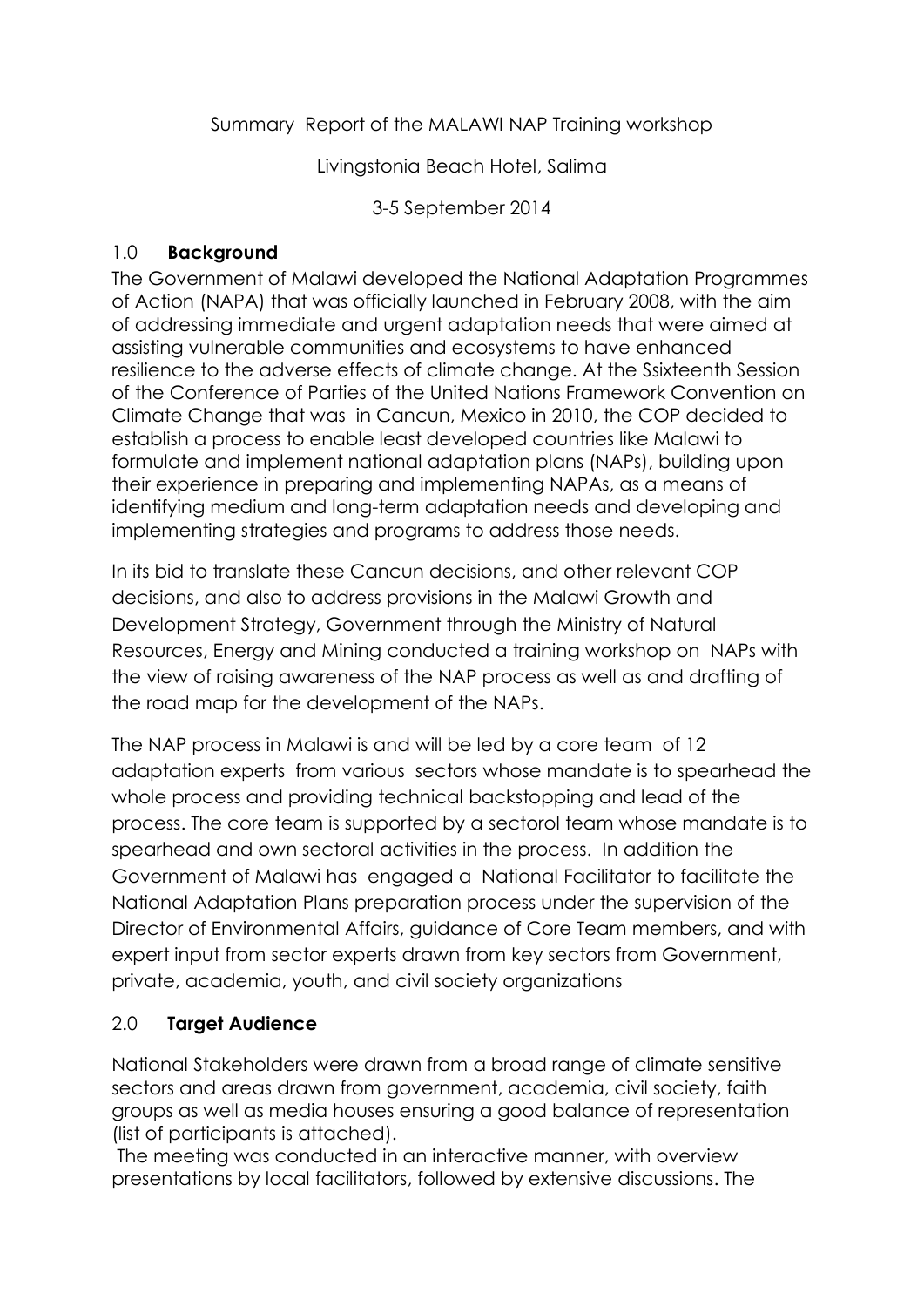whole meeting was facilitated by two moderators. Representatives from multilateral and bilateral donor agencies from GIZ, UNDP- UNEP GSP Consortium and Global Water Partnership working in adaptation were also involved in the process. The NAP Core team was in charge of delivering the training.

# 3.0 **Objectives**

The goal of the three day work-shop was to assist the Malawi Government to identify the next steps to start it's National Adaptation Plan Process through multi-stakeholder engagement. Training modules included an understanding of the main aspects of the NAP process, reflection and lessons learnt from the ongoing climate change initiatives, analysing gaps, and having a broadbased discussions with key climate change sensitive sectors on defining a road-map for the NAP process.

The specific objectives were to:

- i. Enhance understanding of the NAP process according to the UNFCCC/LEG technical guidelines for the NAP process;
- ii. Discuss lessons learnt from ongoing climate mainstreaming and other relevant initiatives, for eg. Through the NAPA
- iii. Discuss the potential entry points for the NAP process in Malawi taking into account political economy, including existing policy/planning/strategic/budgeting processes and related projects and programmes;
- iv. Identify specific technical and institutional needs and priorities to support the integration of medium- and long-term climate change adaptation into existing national and sub-national planning and processes;
- v. Draft a roadmap to advance the NAP process.

# 4.0 **Outcomes**

The workshop closed with the following conclusions and proposed a roadmap for the NAP Process as below:

- 1. The meeting provided a platform to exchange knowledge and activities that are being implemented by various institutions in the country. The workshop established that a lot of adaptation related activities are already taking place that could provide experiences and lesson learnt and inform the NAP process
- 2. The workshop raised awareness among stakeholders on the elements of the Nap process as contained in the NAP technical guidelines by the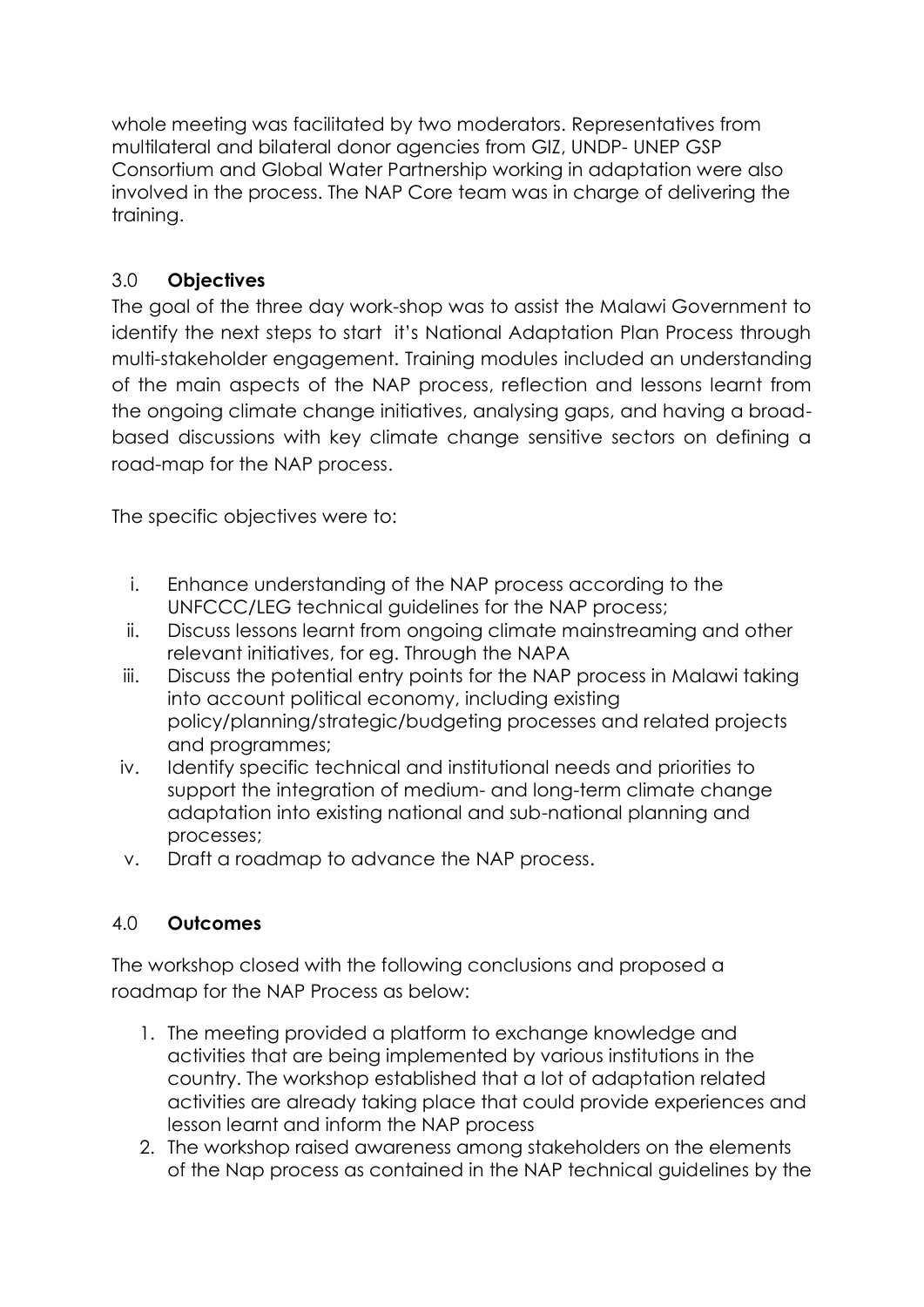LEG. Many participants indicated that they will develop sector and area specific concept notes and back to office reports to broaden the awareness in their specific areas of work

- 3. Participants identified various entry points for NAP processes in their areas or work that indicated a need to undertake a compressive adaption stock taking to advance the NAP process
- 4. The training workshop identified the following as very key elements for a road map for Malawi that can enable the country advance the NAP process.

| Milestone                                                                | Outputs                                                                                                                                                                     | Specify type of<br>capacity building<br>required                                                                                                                        | Time line           | Financial<br>Support<br>needed |
|--------------------------------------------------------------------------|-----------------------------------------------------------------------------------------------------------------------------------------------------------------------------|-------------------------------------------------------------------------------------------------------------------------------------------------------------------------|---------------------|--------------------------------|
| Initiation and<br>launch of NAP                                          | Mandate for<br>NAP process<br>defined and a<br>road map in<br>place                                                                                                         | Enhanced training for<br>Task team that includes<br>Sector teams (at least 3<br>from each sector), and<br>core team.                                                    | $3 - 6$<br>months   | low                            |
| Stocktaking<br>report                                                    | Inventory of<br>climate<br>change<br>information<br>reports and<br>data, Gap and<br>needs analysis<br>report.<br>Inventory of<br>current<br>initiatives                     |                                                                                                                                                                         | $6 - 12$<br>months  | medium                         |
| National<br>Comprehensive<br>climate change<br>vulnerability<br>analysis | Vulnerability<br>Situation Report                                                                                                                                           | Tools and methods for<br>vulnerability analysis                                                                                                                         | $12-$<br>18months   | high                           |
| Climate and<br>socio-economic<br>Scenarios report                        | Climate socio-<br>economic<br>analysis report,<br>Report on<br>climate risks<br>and projected<br>climate<br>changes,<br>Strategy for<br>climate<br>information<br>services. | Tools and<br>methodologies<br>Expertise/skills<br>in climate,<br>socio-<br>economic<br>modeling                                                                         | $12 - 24$<br>months | high                           |
| Implementation<br>strategies for<br>NAP <sub>s</sub>                     | Medium and<br>long term<br>indicators for<br>Adaptation,<br>Report on<br>prioritization of<br>adaptation in<br>national<br>development                                      | Tools and methods for<br>Appraisal of<br>adaptation options<br>and how to measure<br>successful adaptations<br>options as well as<br>integration of adaption<br>options | $24 - 36$<br>months | high                           |